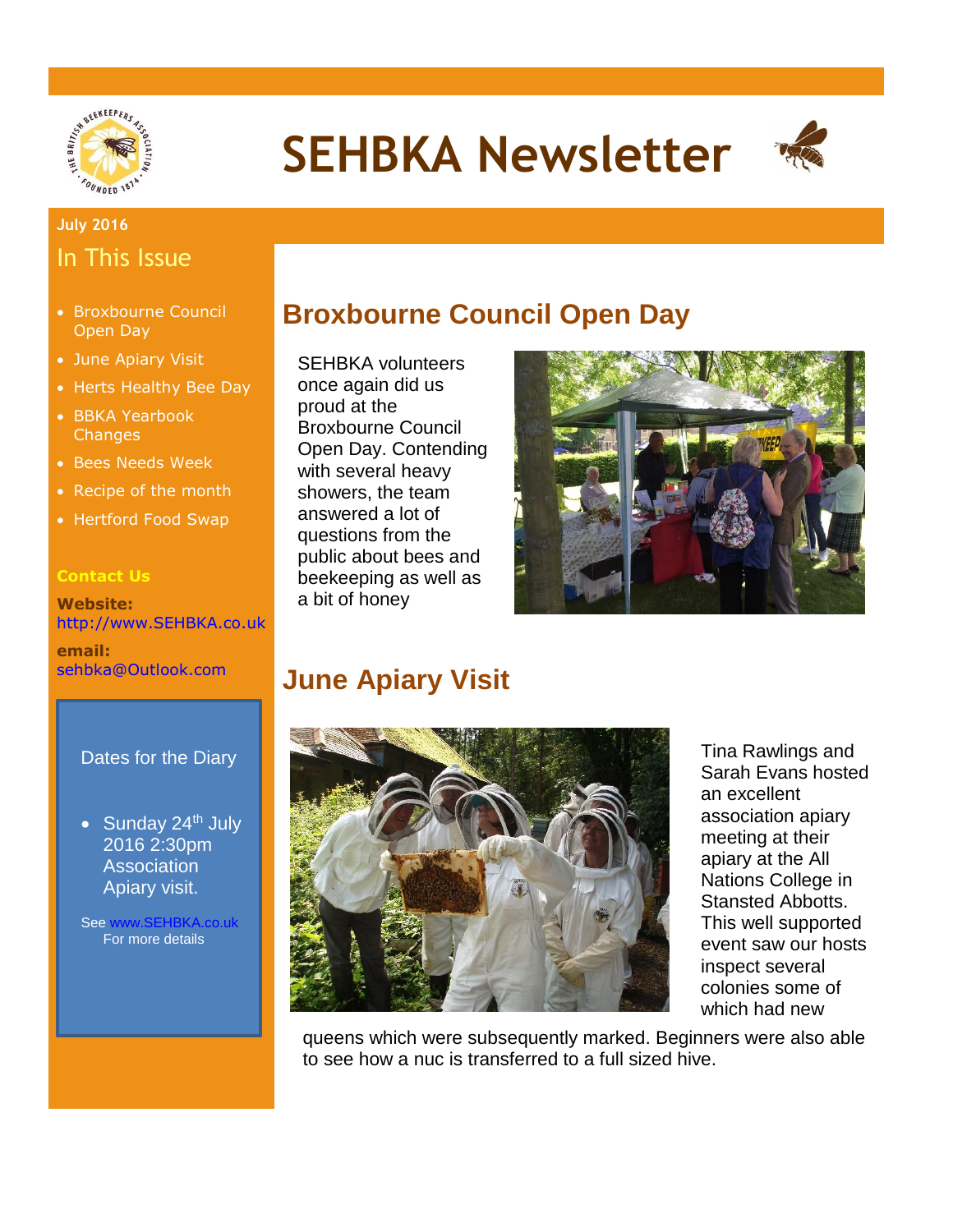### **Herts Healthy Bee Day**

At the end of May SEHBKA hosted a healthy bee day event in conjunction with the Univeristy of Hertfordshire at their Bayfordbury campus. This excellent venue afforded us access to a lecture facility, laboratories and an on site apiary. Keith Morgan (regional Bee Inspector) and his team, took over 50 attendees through all of the common pests and diseases giving advice on how to identify them and how to treat them. The on site apiary really stepped up to the mark as well because the inspectors were able to find and show us examples of chronic bee paralysis, chalk brood, bald brood and sac brood. Testing was also carried out for European foul brood but much to everyone's relief this turned out to be negative. All attendees agreed that this was a first class learning opportunity.



Inspectors test for European Foul Brood using test kit shown on top of brood box.

# **BBKA Yearbook Changes**

Due to difficulties in getting and keeping information in the BBKA Yearbook, a proposal is being consulted with Counties to split the book into two. Any information about local associations, will in future only be found on line, with a much slimmer Yearbook containing information that is unlikely to change being published.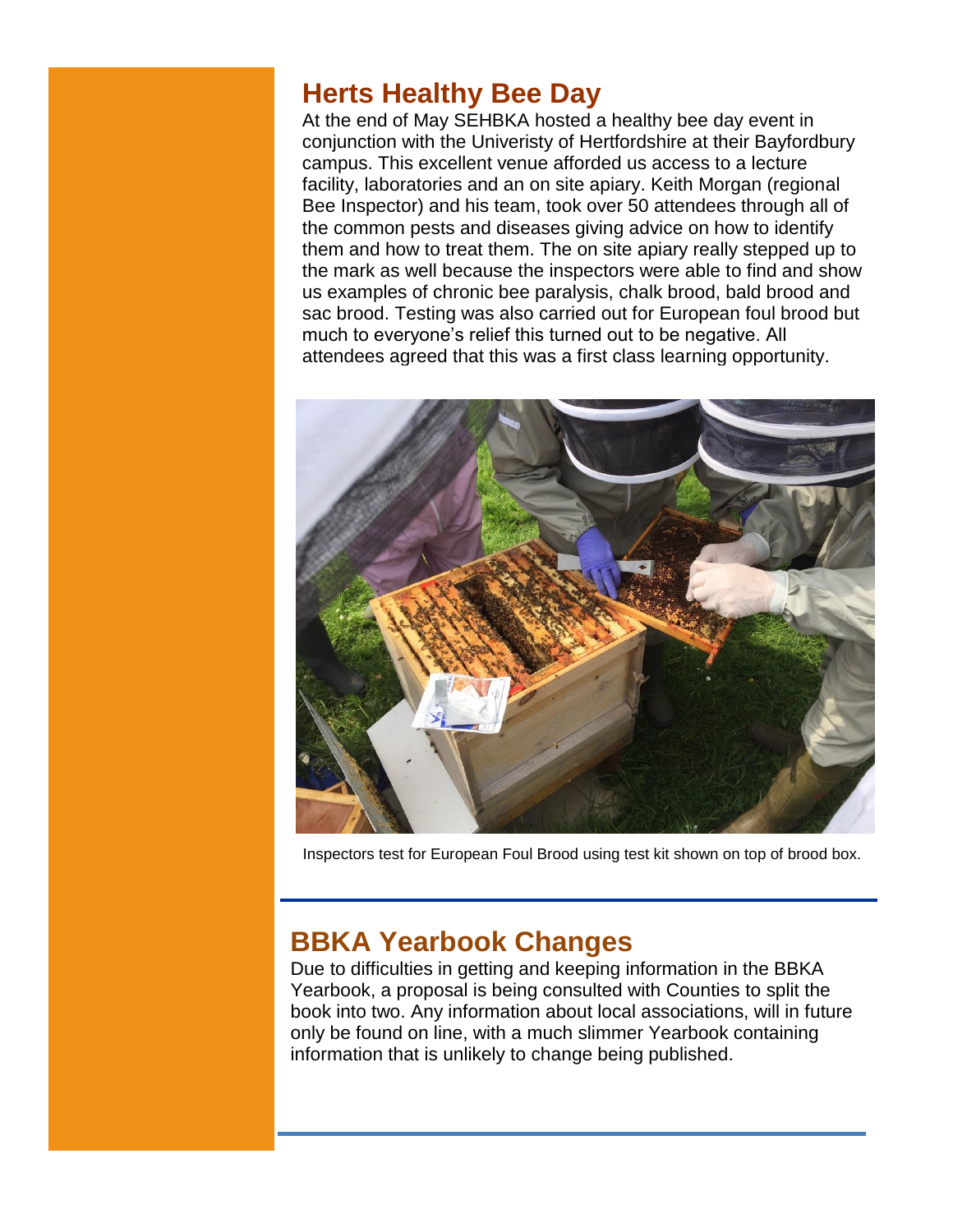### **Bees Needs Week**

Just in case you missed it, Bees Needs week ran from the  $9<sup>th</sup> - 17<sup>th</sup>$ July. Below is the press release that was sent out by DEFRA.

#### "PLANT MORE FLOWERS, CUT GRASS LESS AND BUILD A BEE HOTEL: THE SIMPLE THINGS YOU CAN DO TO HELP OUR BEES

Planting bee-friendly flowers and cutting grass less often are among five simple steps the public are being urged to take to help our precious pollinators thrive—as, despite public concern about bee populations, more than half of those asked say they have not taken any pollinator-friendly actions in the last year.

In a recent YouGov poll, almost a quarter of English adults (24%) said their household had planted pollinator-friendly plants in gardens or window boxes to encourage pollination, and a fifth had let areas of their garden grow wild to give bees enough nectar and pollen. However 57% said their household had taken no action to provide bees and other pollinators with food and homes.

Bees' Needs week (9 - 17 July) calls for green-fingered growers—from window box gardeners to farmers—to act now to protect the 1,500 species of insects that pollinate plants in the UK, including bumble bees, honey bees, solitary bees, hoverflies, beetles, butterflies and moths.

Speaking ahead of Bees' Needs week, Defra's Lords Spokesman, Lord Gardiner of Kimble, said:

"It is clear we care about bees—now we need to make sure we translate that concern into real action to protect our precious pollinators.

"Everyone can play their part to ensure bees have food and a home, from urban window box gardeners to farmers protecting the wildlife around their fields.

"You do not have to be an expert gardener to make a difference: our Bees' Needs campaign sets out five simple actions we can all take to help pollinators thrive, like cutting grass less often or planting pollinator-friendly flowers."

Pollinating insects are essential to maintain the exciting variety of plants and wildlife in the UK, and play a vital role in food production: research estimates their value to crops at approximately £600 million due to improved productivity. Due to changes to the landscape over the last century, not all pollinators can find the food and shelter they need.

Bees' Needs Week, which kicks off today in partnership with organisations including Friends of the Earth, the Bumblebee Conservation Trust and Royal Botanic Gardens Kew, sets out five simple actions everyone can take to give pollinators food and a home.

#### Five simple steps to meet Bees' Needs

- Grow more flowers, shrubs and trees rich in nectar and pollen
- Leave patches of land to grow wild
- Cut grass less often
- Avoid disturbing or destroying nesting or hibernating insects

Think carefully about whether to use pesticides

With the summer break around the corner, schoolchildren are being given a holiday challenge: to [build a bee hotel](http://surreybeekeeper.us2.list-manage.com/track/click?u=1b3026ffe9de637a5feece3be&id=9ecc1622cd&e=dec0c23960) to provide homes for some of the 260 species of solitary bee that nest in hollow plant stems, holes in cliffs and crumbling buildings. Paul de Zylva, Senior Campaigner, Nature and Eco-system security at Friends of the Earth, said:

"You don't need to keep bees to be a bee-keeper. At home, in your street, at work or at school, you can help the 250 or more different types of bee by growing the right plants, improving local spaces for pollinators and avoiding pesticides. Simple actions can make sure we are the generation to save Britain's bees."

Stephen Trotter, Director for The Wildlife Trusts England, said:

"Bees' Needs Week is a great way of doing something positive for this important group of insects. Bees are fascinating and beautiful in their own right and they also do lots of work that benefits people, for free. There's much more to bees than making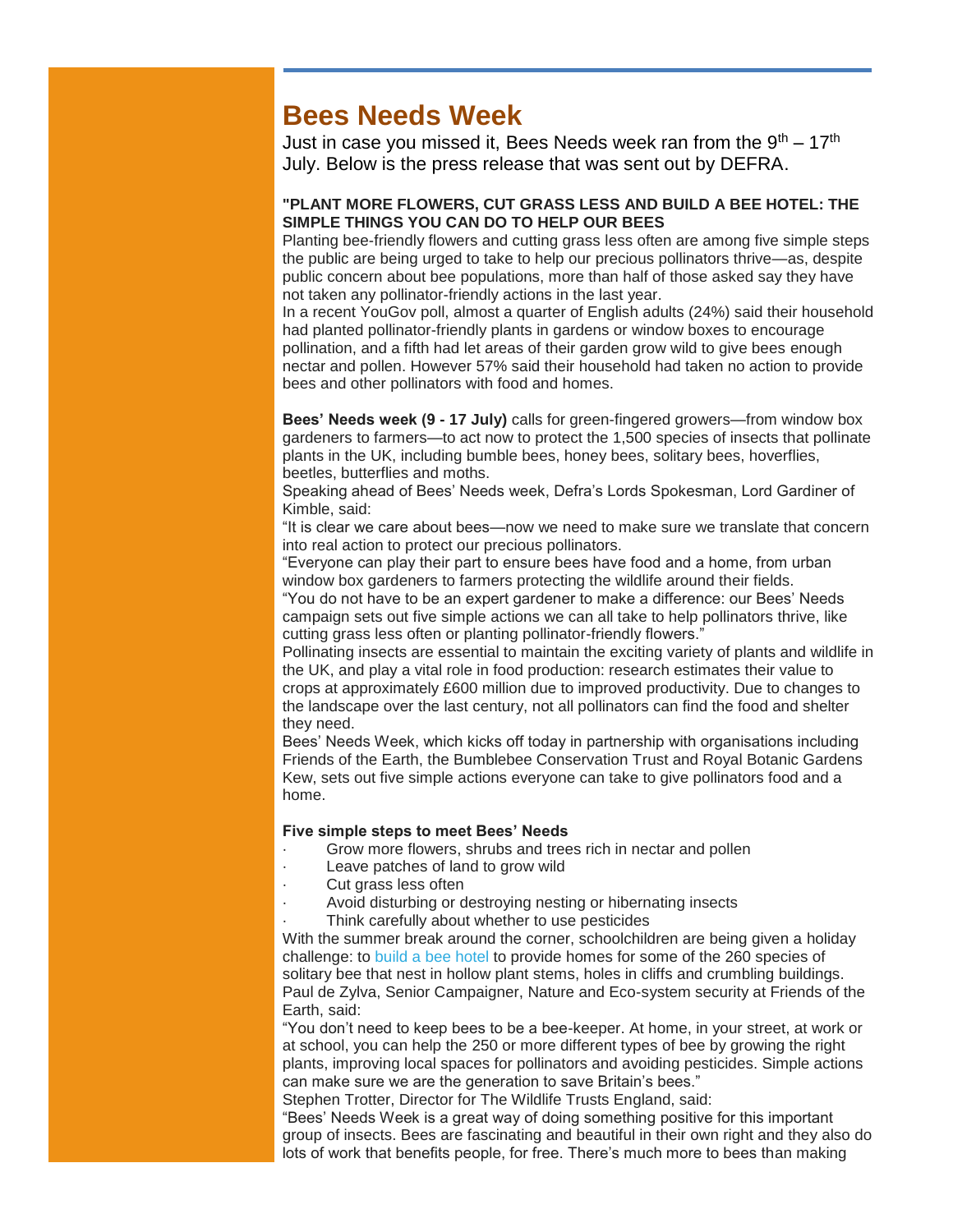honey. I'll be building a bee hotel but whatever you do, everyone can make a real difference to the future of these charming animals."

Gill Perkins, Chief Executive Officer for the Bumblebee Conservation Trust said: "Bumblebees and other pollinators are among familiar and much-loved insects that pollinate our crops and wildflowers. We can all make a difference and gardening for bumblebees is one of the most effective ways to help their populations. Whether you have a garden, a window box or even a potted plant, we can all help by planting beefriendly flowers."

Bees' Needs Week forms a key part of the wider National Pollinator Strategy, launched in 2014 by Defra in partnership with charities, businesses and academic institutions. Since the launch £65,000 has been awarded through the Landscapes for Wild Pollinators Initiative to three important projects helping farmers and landowners create and protect pollinator-friendly habitats. Defra has also awarded £20,000 to fund Local Nature Partnership pollinator projects in five areas across the country.

#### POLLINATORS IN NUMBERS

· 1,500 species of insects pollinate plants in the UK, including bumble bees, honey bees, solitary bees, hoverflies, wasps, flies, beetles, butterflies and moths.

· 25 species of bumble bee, 260 species of solitary bee, 1 honey bee species and hundreds of types of hoverflies, butterflies and moths live in the UK.

· 70 of the 100 crop species that provide 90% of food worldwide are pollinated by bees.

· £600m is the estimated value of insect pollination to crops due to increases in yield and quality of seeds and fruit.

· 6.5kg of 'Whitehall Honey' produced by the first yield from Defra's beehives in 2015.

· 5 simple actions the UK public can take to protect our vital pollinators: grow more flowers, shrubs and trees; leave patches of land to grow wild; cut grass less often; don't disturb insect nests and hibernation spots; and think carefully about using pesticides.

Build a bee hotel to provide homes for some of the 260 species of solitary bee that nest in hollow plant stems, holes in cliffs and crumbling buildings—find out how in our video tutorial at [www.youtube.com/DefraUK](http://surreybeekeeper.us2.list-manage1.com/track/click?u=1b3026ffe9de637a5feece3be&id=e502cc1ac0&e=dec0c23960)"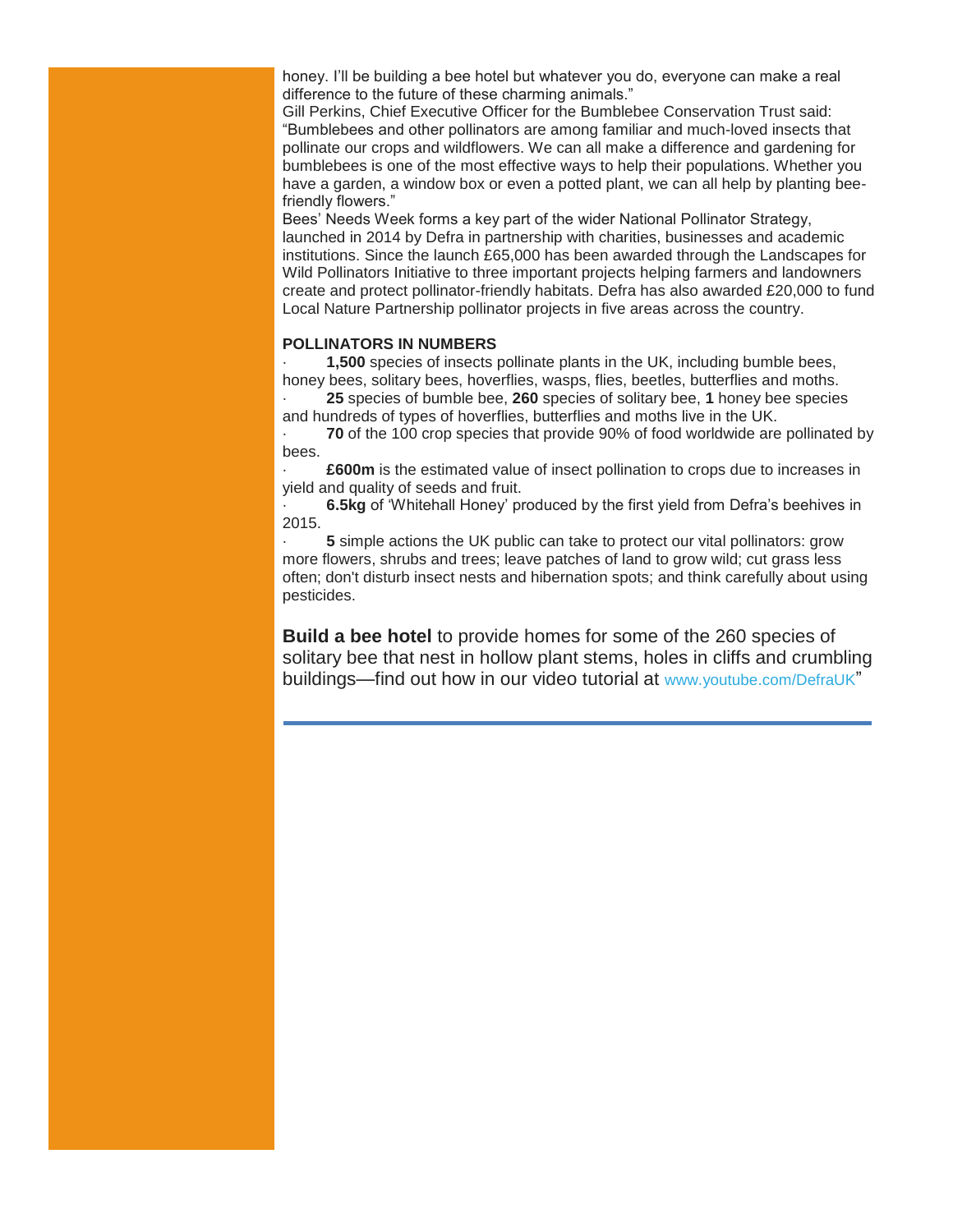### **Recipe of the Month**

### **Honey Chocolate Cup Cakes**

**makes 12 cup cakes**



### **You will need:** 50g (2oz) butter or margarine

180ml (6 fluid oz) [honey](http://www.cornwallhoney.co.uk/honey.htm)

1 egg

80ml (3 fluid oz) skimmed milk

1/2 teaspoon vanilla extract

225g (8oz) plain flour

3 tablespoons unsweetened cocoa powder

3/4 teaspoon baking soda

1/4 teaspoon salt

#### **Method:**

1. Using an electric mixer, beat the butter until light and gradually add the [honey,](http://www.cornwallhoney.co.uk/honey.htm) beating until light and creamy.

2. Beat in the egg, vanilla and milk.

3. In a seperate bowl, combine the flour, cocoa, baking soda and salt, and gradually add to the butter mixture, mixing until well blended.

4. Spoon the batter into 12 paper-lined or greased muffin cups, filling each three-quarters full.

5. Bake at 180°C (350°F, gas mark 4) for 20 to 25 minutes. Remove the cakes from the oven to a wire rack and cool. Spread the top of each cupcake with chocolate icing or melted chocolate, if desired.